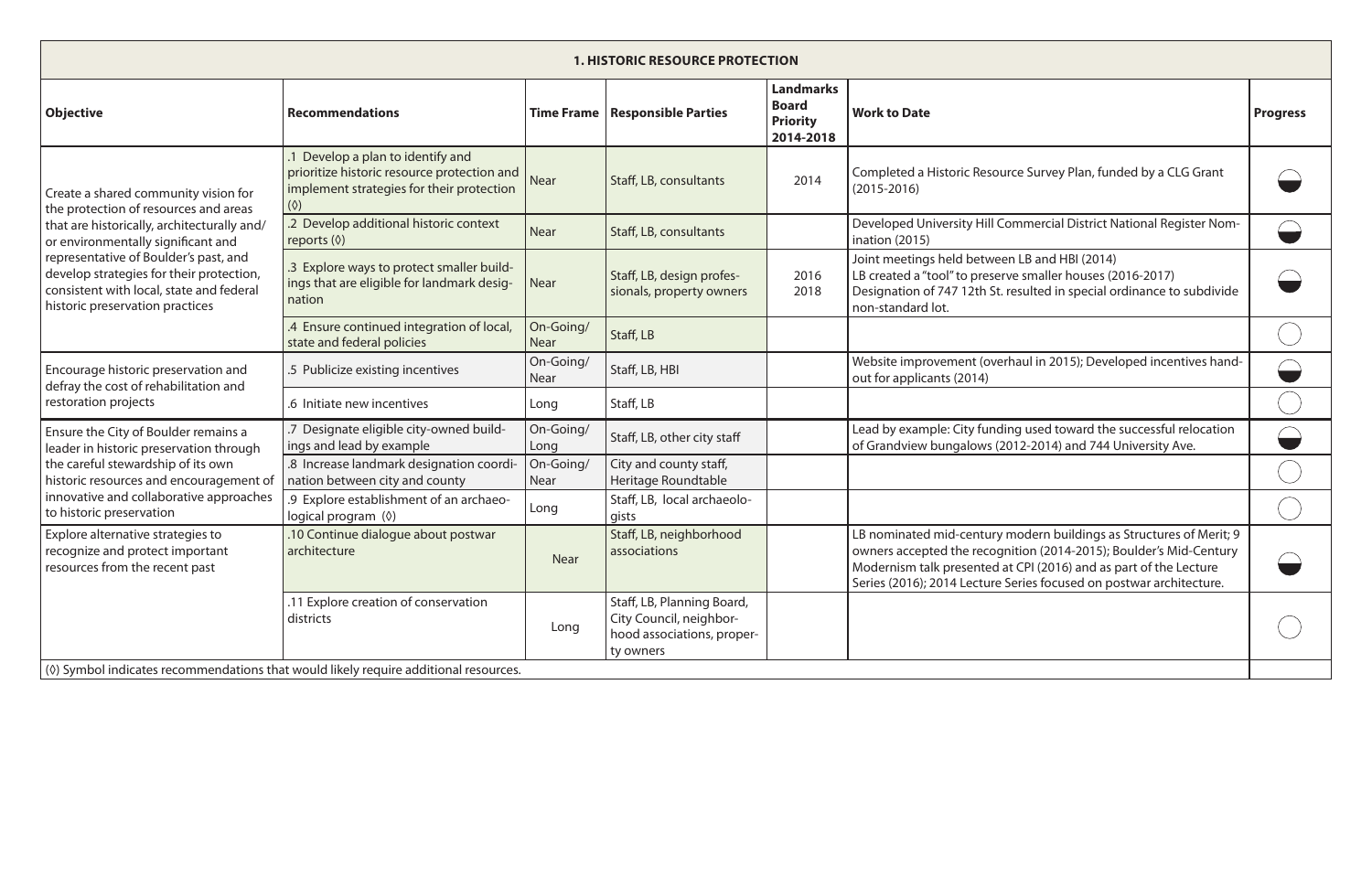| 2. COMMUNITY COLLABORATION AND ENGAGEMENT                                                                                                                                                          |                                                                                                                                            |                          |                                                     |                                                                  |                                                                                                                                                                                                                                                                   |                 |  |  |
|----------------------------------------------------------------------------------------------------------------------------------------------------------------------------------------------------|--------------------------------------------------------------------------------------------------------------------------------------------|--------------------------|-----------------------------------------------------|------------------------------------------------------------------|-------------------------------------------------------------------------------------------------------------------------------------------------------------------------------------------------------------------------------------------------------------------|-----------------|--|--|
| <b>Objective</b>                                                                                                                                                                                   | <b>Recommendations</b>                                                                                                                     | <b>Time Frame</b>        | <b>Responsible Parties</b>                          | <b>Landmarks</b><br><b>Board</b><br><b>Priority</b><br>2014-2017 | <b>Work to Date</b>                                                                                                                                                                                                                                               | <b>Progress</b> |  |  |
| Encourage open dialogue among the<br>community, Landmarks Board, City staff,<br>and Historic Preservation organizations<br>to advance historic preservation goals<br>and enhance community support | Strengthen partnerships with historic<br>preservation organizations                                                                        | On-Going/<br><b>Near</b> | Staff, LB, HBI, community<br>members                |                                                                  | Held joint meetings between LB and HBI (2014)<br>LB and HBI jointly presented Film and Lecture Series (2014-2018);<br>Jointly developed the Chautauqua Lighting Design Guidelines with<br>CCA (2017)                                                              |                 |  |  |
|                                                                                                                                                                                                    | .2 Collaborate with owners of existing<br>landmarks and properties in designated<br>historic districts; Establish neighborhood<br>liaisons | On-Going/<br><b>Near</b> | Staff, LB, representatives of<br>historic districts |                                                                  | Established neighborhood liaisons for Floral Park, MHHD (2014)<br>Hosted MHHD Meet and Greet (2014)                                                                                                                                                               |                 |  |  |
| Improve public perception of historic<br>preservation program through enhanced<br>communication, meaningful collabora-<br>tion, and involvement between the City<br>and the community-at-large.    | .3 Foster greater understanding of<br>historic preservation                                                                                | <b>Near</b>              | Staff, LB, HBI                                      | 2014<br>2017<br>2018                                             | Hosted MHHD Meet and Greet ; presented LB/HBI Film and Lecture<br>Series (2014-2017); Participated in Whittier's History Day for 3rd grad-<br>ers (2014-2016); Hosted a booth at the Farmers' Market (2014); Created<br>architectural scavenger hunts (2015-2017) |                 |  |  |
| Interpret Boulder's historic, architectural,<br>and environmental resources to positive-<br>ly raise the profile of historic preservation<br>and create an enhanced sense of place                 | .4 Share stories of Boulder's historic plac-<br>es $(\Diamond)$                                                                            | <b>Near</b>              | Staff, LB, consultants                              | 2016                                                             | Hosted walking and bicycle tours (2014-2018) and scavenger hunts<br>(2015-2016); integrated history into East Arapahoe Planning Effort<br>(2014); started book of Boulder's Individual Landmarks (in progress)                                                    |                 |  |  |
|                                                                                                                                                                                                    | .5 Revitalize the Structures of Merit pro-<br>gram                                                                                         | On-Going/<br>Near        | LB                                                  |                                                                  | Recognized 9 SOMs in 2014 and 2 in 2015.                                                                                                                                                                                                                          |                 |  |  |
| Provide clear, accurate, and easily-accessi-<br>ble information to the public                                                                                                                      | .6 Improve the city's Historic Preservation<br>website                                                                                     | On-Going/<br><b>Near</b> | Staff, LB                                           |                                                                  | Website revamped (2014-2015), with on-going improvements                                                                                                                                                                                                          |                 |  |  |
|                                                                                                                                                                                                    | .7 Distribute historic district design<br>quidelines                                                                                       | On-Going/<br>Near        | Staff, LB                                           |                                                                  | Design guidelines                                                                                                                                                                                                                                                 |                 |  |  |
| Improve and increase community un-<br>derstanding of the inherent connection<br>between historic preservation and envi-<br>ronmental sustainability                                                | .8 Publicize current scholarship                                                                                                           | <b>Near</b>              | Staff, LB                                           |                                                                  | NAPC publications included in LB Packets (2014-2015)                                                                                                                                                                                                              |                 |  |  |
|                                                                                                                                                                                                    | .9 Recognize projects that successfully<br>integrate historic preservation and sus-<br>tainability                                         | <b>Near</b>              | Staff, LB                                           |                                                                  | Recognized historic preservation projects at annual Heritage Roundta-<br>ble Awards Ceremony                                                                                                                                                                      |                 |  |  |
| Celebrate, promote, and raise awareness<br>about historic preservation successes in<br><b>Boulder</b>                                                                                              | 10 Engage the community in historic<br>preservation activities                                                                             | On-Going/<br>Near        | Staff, LB, HBI                                      | 2016<br>2017<br>2018                                             | Presented LB/HBI Film and Lecture Series (2014-2017)<br>Hosted walking and bicycle tours (2014-2018) and scavenger hunts<br>$(2015 - 2016)$                                                                                                                       |                 |  |  |
|                                                                                                                                                                                                    | .11 Honor property owners for careful<br>stewardship of historic properties                                                                | <b>Near</b>              | Staff, LB, City Council                             |                                                                  | Recognized owners of recently designated landmarks at annual Heri-<br>tage Roundtable Awards Ceremony (2014-2017)                                                                                                                                                 |                 |  |  |
| (0) Symbol indicates recommendations that would likely require additional resources.                                                                                                               |                                                                                                                                            |                          |                                                     |                                                                  |                                                                                                                                                                                                                                                                   |                 |  |  |